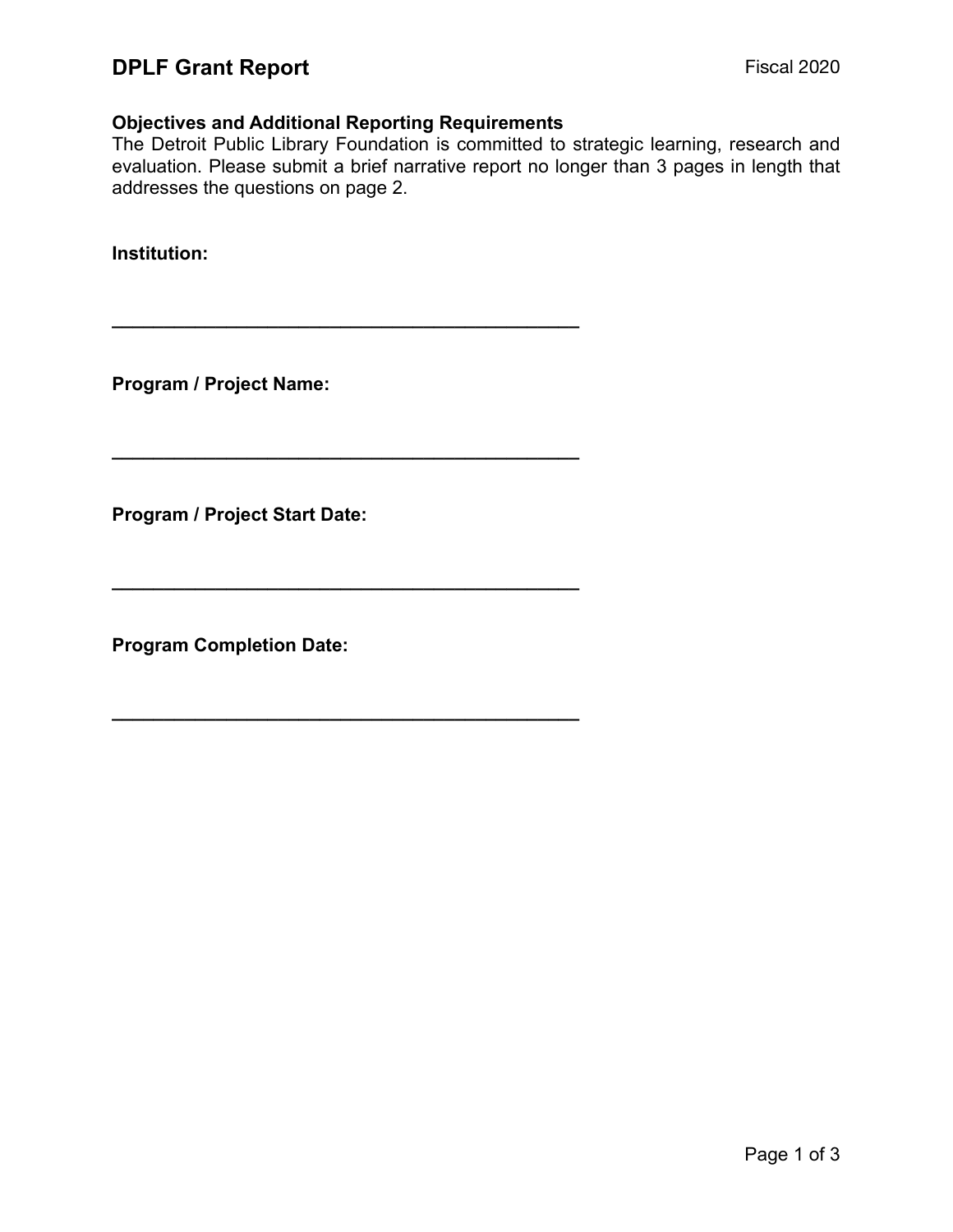#### **Narrative Report**

Please provide a narrative report summarizing your progress toward achieving the goals and objectives of the program / project.

- A brief organizational description: history, mission, vision, values, etc.
- An overview of the program. Use this as an opportunity to celebrate your success and share your challenges.
- Anticipated changes for the coming year. You may address programming, internal capacity, partnerships, etc.
- A story about something you learned in the previous year. What did you learn, how did you learn it, and how did it change your program / project?
- Describe your organization's commitment to equity, diversity, and inclusion. How does it manifest in the work of this program and your organization?
- We would also like to celebrate the progress of your project. Please attach any additional photos, reports, and/or other relevant collateral that we may share on our channels (e.g., Facebook, Website, Newsletters, etc.).

#### **Financial Report**

We also require the following documents as part of the financial portion of the grant report:

• A copy of the program budget to actual figures.

### **Supporting Documents (optional)**

We would also like to celebrate the progress of your project. Please attach any additional photos, reports, and/or other relevant collateral that we may share on our channels (e.g., Twitter, Website, Newsletters, etc.).